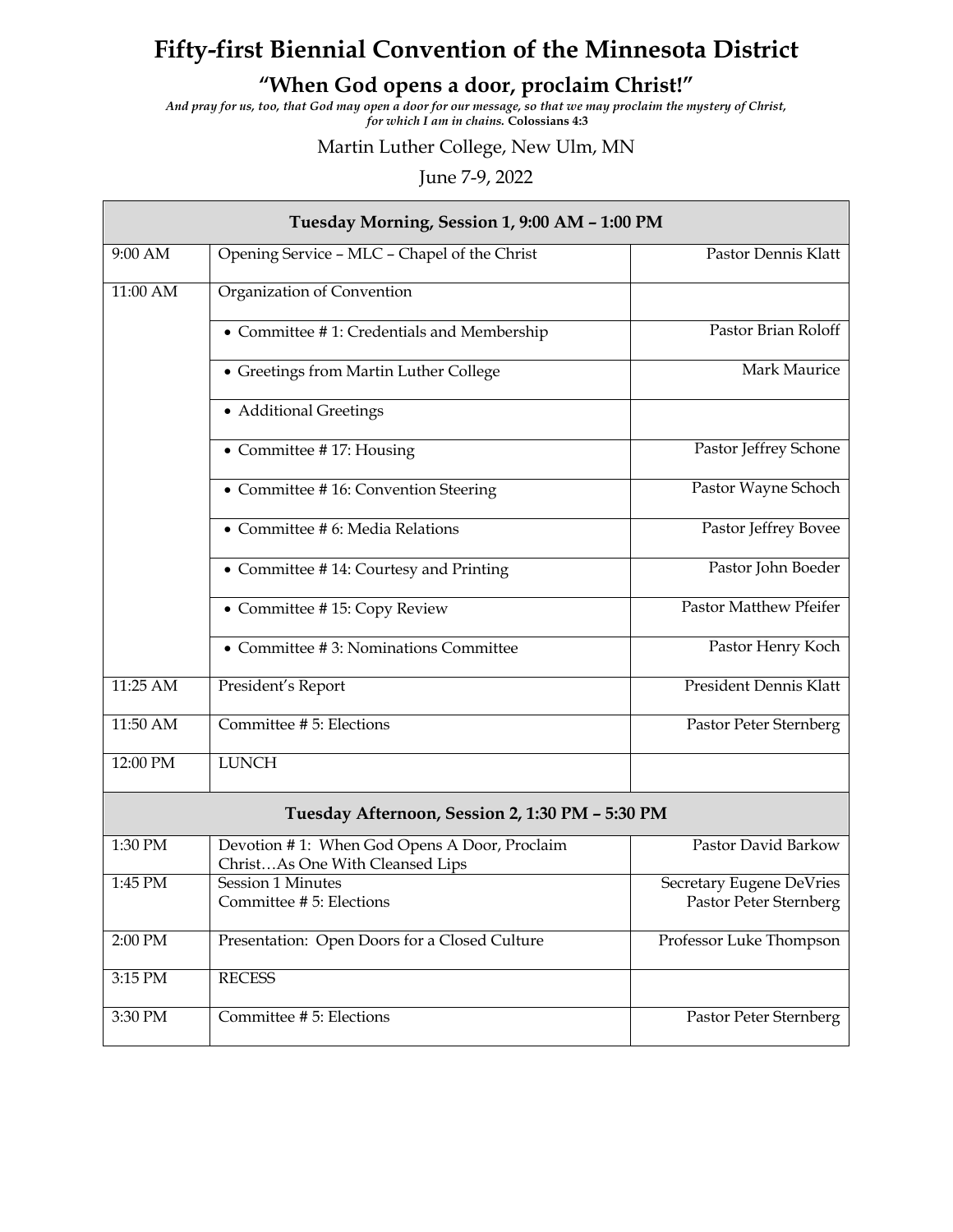| 3:45 PM                                          | <b>WELS Report</b>                                                                  | Pastor James Huebner                                              |  |  |  |
|--------------------------------------------------|-------------------------------------------------------------------------------------|-------------------------------------------------------------------|--|--|--|
| 4:00 PM                                          | <b>Home Missions</b>                                                                | Pastor Steven Waldshmidt                                          |  |  |  |
| 4:30 PM                                          | Committee # 5 Elections                                                             | Pastor Peter Sternberg                                            |  |  |  |
| 4:45 PM                                          | Committee #3: Nominations Committee                                                 | Pastor Henry Koch                                                 |  |  |  |
| 5:00 PM                                          | Announcements<br><b>Closing Prayer</b>                                              |                                                                   |  |  |  |
| 5:15 PM                                          | <b>Preliminary Committee Meetings</b>                                               |                                                                   |  |  |  |
| 5:30 PM                                          | <b>SUPPER</b>                                                                       |                                                                   |  |  |  |
| Tuesday Evening, 6:15 PM - TBD                   |                                                                                     |                                                                   |  |  |  |
| 6:15 PM                                          | <b>Committee Meetings</b><br><b>Circuit Pastors</b>                                 |                                                                   |  |  |  |
| 7:35 PM                                          | Biennial Meeting of LIMA (Lutheran Institutional<br>Ministry Association)           |                                                                   |  |  |  |
| 8:30 PM                                          | <b>Committee Meetings</b>                                                           |                                                                   |  |  |  |
| Wednesday Morning, Session 3, 8:30 AM - 12:00 PM |                                                                                     |                                                                   |  |  |  |
| $8:30$ AM                                        | Devotion #2: When God Opens A Door, Proclaim<br>Christ With Enlightened Minds       | Pastor Johann Caauwe                                              |  |  |  |
| 9:00 AM                                          | <b>Session 2 Minutes</b><br>Committee # 5: Elections                                | Secretary Eugene DeVries<br>Pastor Peter Sternberg                |  |  |  |
| 9:10 AM                                          | <b>LIMA</b> report                                                                  | Pastor Brian Kom                                                  |  |  |  |
| 9:20 AM                                          | Grace In Action                                                                     | Pastor Don Sutton                                                 |  |  |  |
| 9:30 AM                                          | Presentation: Open Doors for a Closed Culture                                       | Professor Luke Thompson                                           |  |  |  |
| 10:30 AM                                         | <b>RECESS</b>                                                                       |                                                                   |  |  |  |
| 10:45 AM                                         | Committee # 5: Elections                                                            | Pastor Peter Sternberg                                            |  |  |  |
| 10:50 AM                                         | Committee #4: Resolutions Committee                                                 | Pastor John Stelljes                                              |  |  |  |
| 11:00 AM                                         | <b>MLC</b> Report                                                                   | President Rich Gurgel                                             |  |  |  |
| 11:15 AM                                         | Reports from District Commissions<br>Lutheran Schools<br>Discipleship<br>Evangelism | David Gartner<br><b>Pastor Matt Ewart</b><br>Pastor Stephen Meyer |  |  |  |
| 11:45 AM                                         | Announcements<br>Closing Prayer                                                     |                                                                   |  |  |  |
| 12:00 PM                                         | <b>LUNCH</b>                                                                        |                                                                   |  |  |  |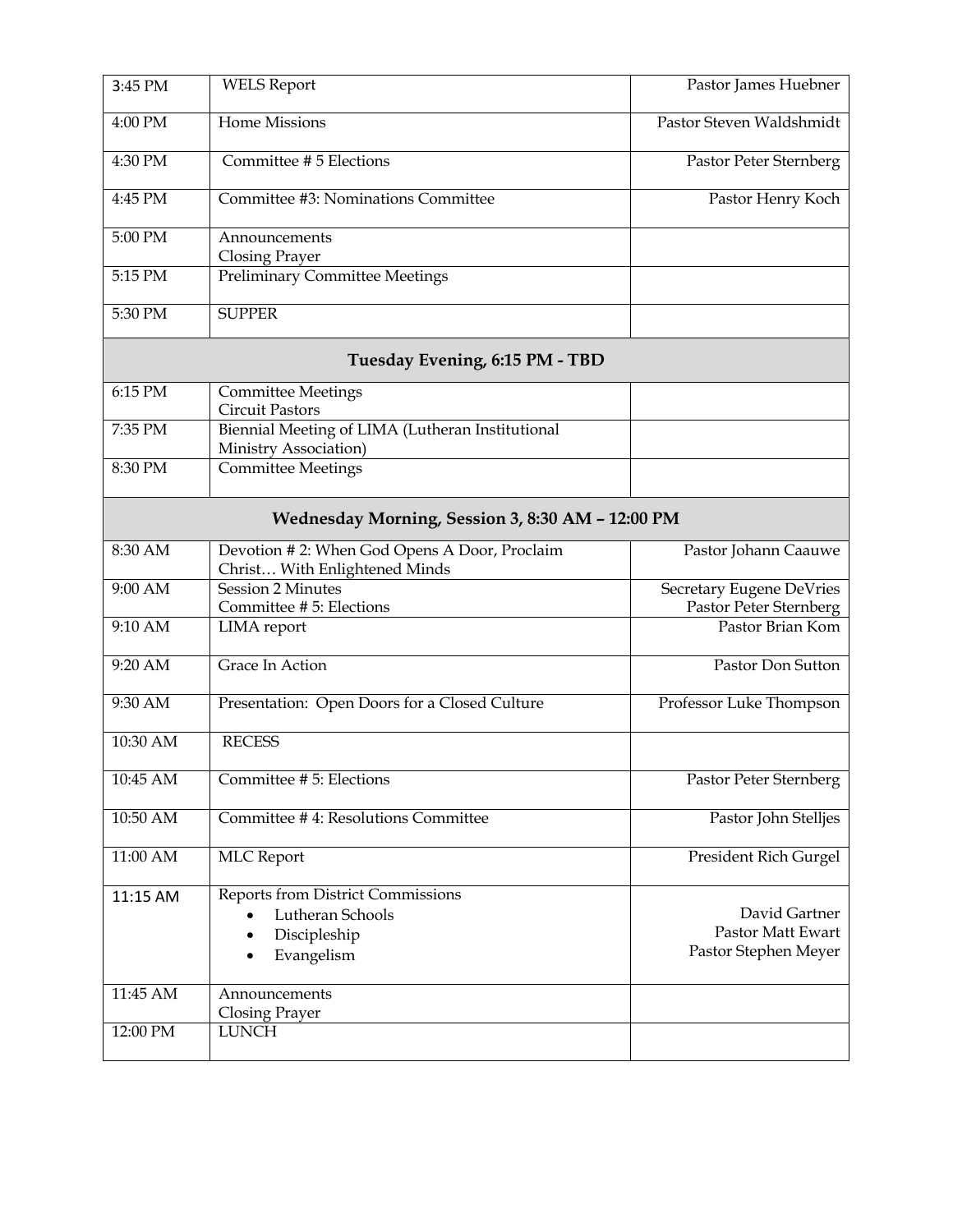| Wednesday Afternoon, Session 4, 1:30 PM - 5:30 PM |                                                                                   |                          |  |  |
|---------------------------------------------------|-----------------------------------------------------------------------------------|--------------------------|--|--|
| 1:30 PM                                           | Devotion #3: When God Opens A Door, Proclaim<br>Christ Whether They Listen Or Not | Pastor William Werth     |  |  |
| 1:45 PM                                           | Session 3 Minutes                                                                 | Secretary Eugene DeVries |  |  |
| 1:50 PM                                           | Committee # 5: Elections                                                          | Pastor Peter Sternberg   |  |  |
| 2:00 PM                                           | Minnesota Valley Lutheran High School                                             | <b>Timothy Plath</b>     |  |  |
| 2:10 PM                                           | St. Croix Lutheran Academy                                                        | Anna Biedenbender        |  |  |
| 2:20 PM                                           | West Lutheran High School                                                         | David Gartner            |  |  |
| 2:30 PM                                           | Wisconsin Lutheran College                                                        | Pastor Wayne Shevey      |  |  |
| 2:40 PM                                           | Wels Foundation/Wels Investment Funds                                             | Pastor Michael Hatzung   |  |  |
| 2:50 PM                                           | Northwestern Publishing House                                                     | Video                    |  |  |
| 3:00 PM                                           | <b>RECESS</b>                                                                     |                          |  |  |
| 3:15 PM                                           | <b>Convention Business</b>                                                        |                          |  |  |
|                                                   | • Committee #12: Special Matters                                                  | Pastor Tim Smith         |  |  |
|                                                   | • Committee #7: Home Missions                                                     | Pastor Benjy Pederson    |  |  |
|                                                   | • Committee #8: World Missions                                                    | Pastor Matthew Hennig    |  |  |
|                                                   | • Committee #9: Ministerial Education                                             | Pastor Tim Denney        |  |  |
|                                                   | • Committee #10: Congregational & District Ministries                             | Pastor Thomas Hartwig    |  |  |
|                                                   | • Committee #11: Ministry Support                                                 | Pastor Dan Walters       |  |  |
| 4:15 PM                                           | WELS Christian Aid & Relief                                                       | Pastor Daniel Sims       |  |  |
| 4:30 PM                                           | <b>World Missions</b>                                                             | Pastor Larry Schlomer    |  |  |
| 5:00 PM                                           | Announcements<br><b>Closing Prayer</b>                                            |                          |  |  |
| 5:30 PM                                           | <b>SUPPER</b>                                                                     |                          |  |  |